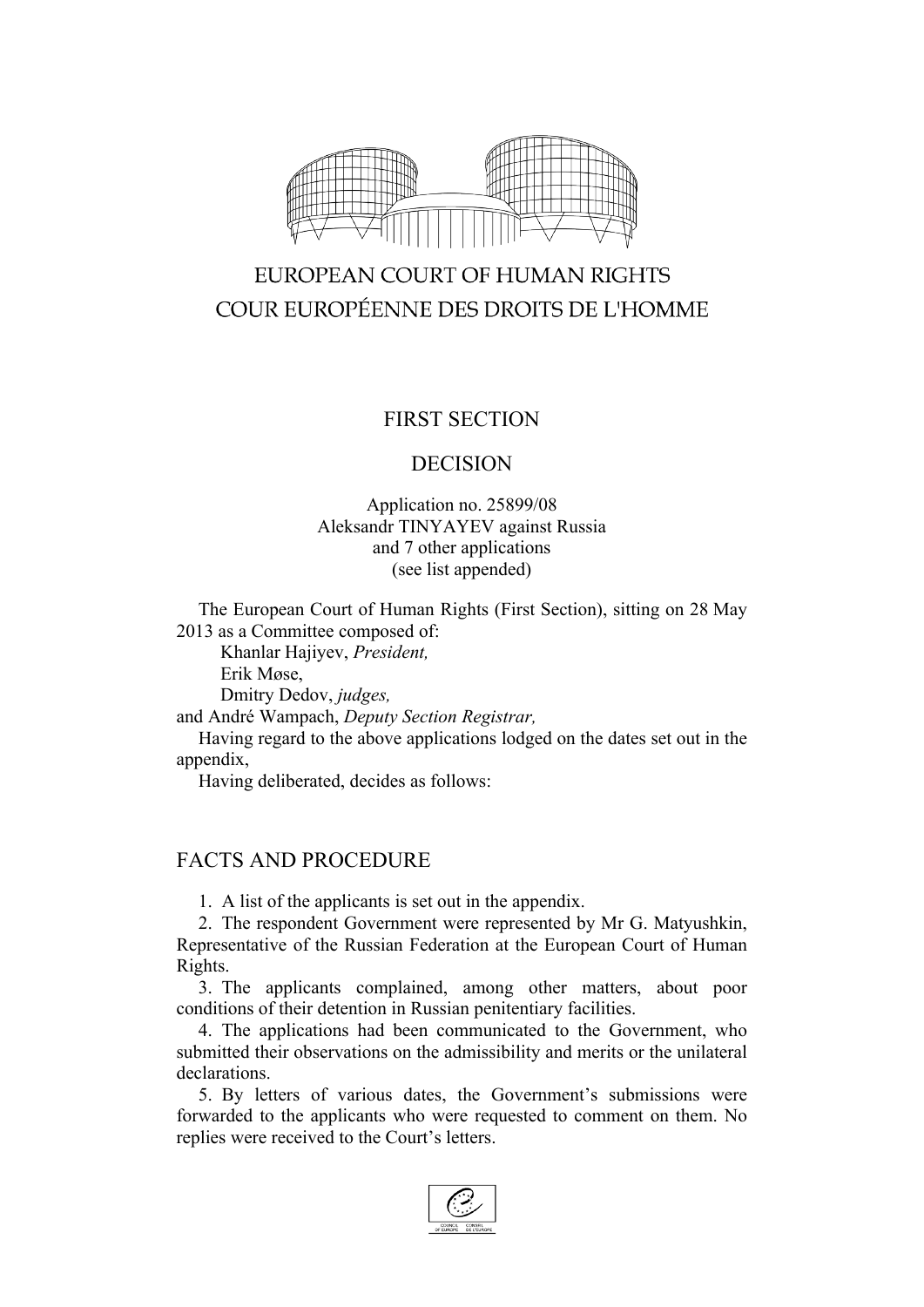6. Following their failure to reply by the time-limit set by the Court, the applicants were notified by letters sent by registered post that the period allowed for their submissions had expired and that no extension of time had been requested. The applicants' attention was drawn to Article 37 § 1 (a) of the Convention, which provides that the Court may strike a case out of its list of cases where the circumstances lead to the conclusion that the applicants do not intend to pursue the applications.

7. As the applicants were detained at the material time in penitentiary facilities, on 22 February 2013 the Court requested the Government to submit evidence that the letters had reached the applicants. On 5 April 2013 the Government submitted extracts from correspondence registers and receipts showing that the applicants had received the Court's correspondence.

#### THE LAW

8. The Court decides to consider the applications in a single decision.

9. The Court considers that, in these circumstances, the applicants may be regarded as no longer wishing to pursue their applications, within the meaning of Article 37 § 1 (a) of the Convention. Furthermore, in accordance with Article 37 § 1 *in fine*, the Court finds no special circumstances regarding respect for human rights as defined in the Convention and its Protocols which require the continued examination of the cases.

10. In view of the above, it is appropriate to strike the cases out of the list.

For these reasons, the Court unanimously

*Decides* to join the applications,

*Decides* to strike the applications out of its list of cases.

Deputy Registrar President

André Wampach Khanlar Hajiyev